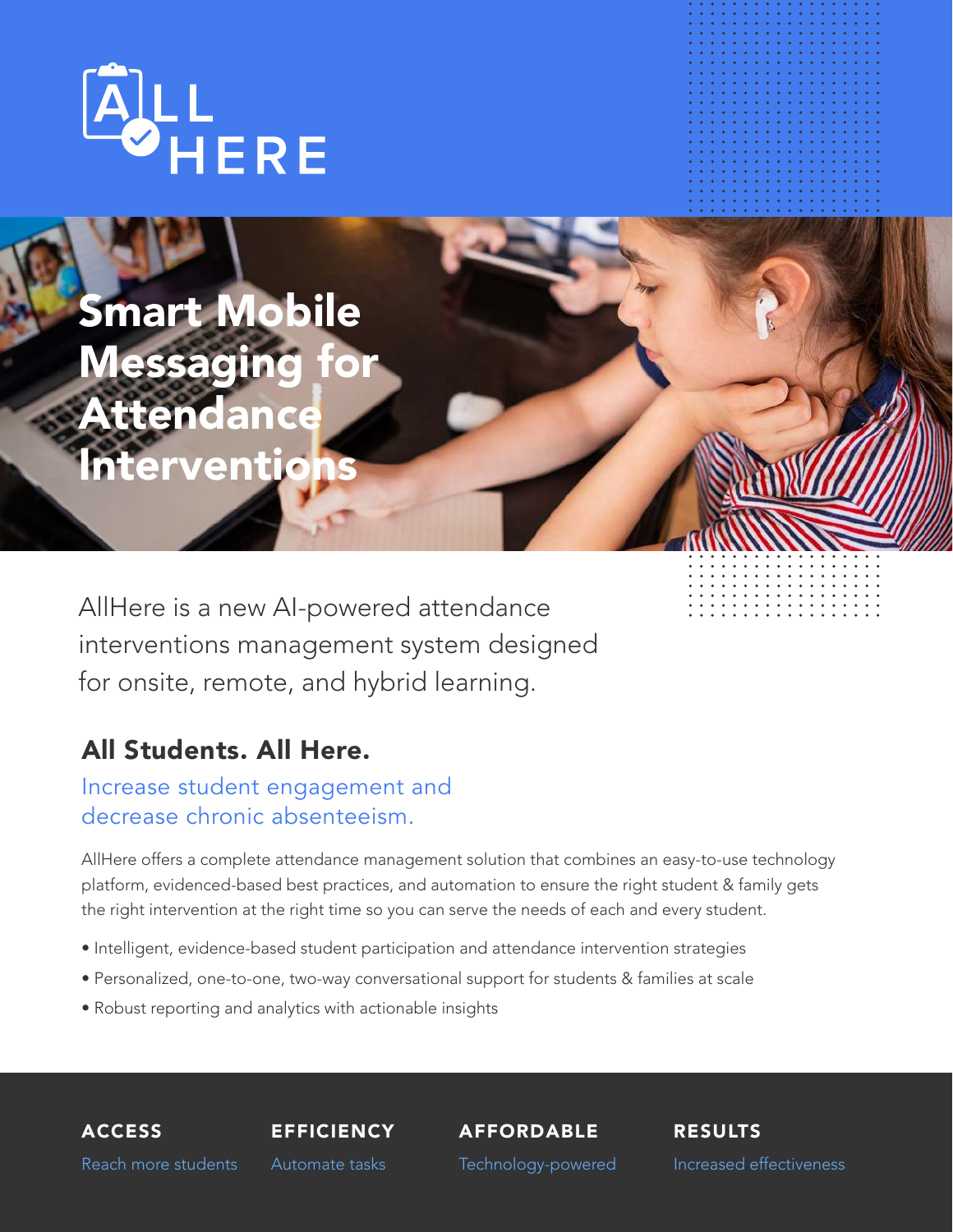# Our Approach

#### Mobile Messaging Powered by AI:

Intelligent, evidence-based student participation and attendance interventions for onsite, remote, and hybrid learning.

#### Research-Based Interventions:

Evidence-based strategies incorporating best practices for proven results.

#### Actionable Insights and Analysis:

Data-driven intervention strategies with actionable insights, reporting and analysis.

# Our Solution

#### Designed for Onsite, Remote and Hybrid Learning

Complete all-in-one attendance intervention management solution integrates with the SIS, unifies screen assessments, identifies and manages the root causes of student absenteeism bringing it all into one central place and empowers schools and districts to be more efficient and effective, knowing what is working and what is not working at the school and district level.



#### AI Chatbot – Virtual Attendance Coach



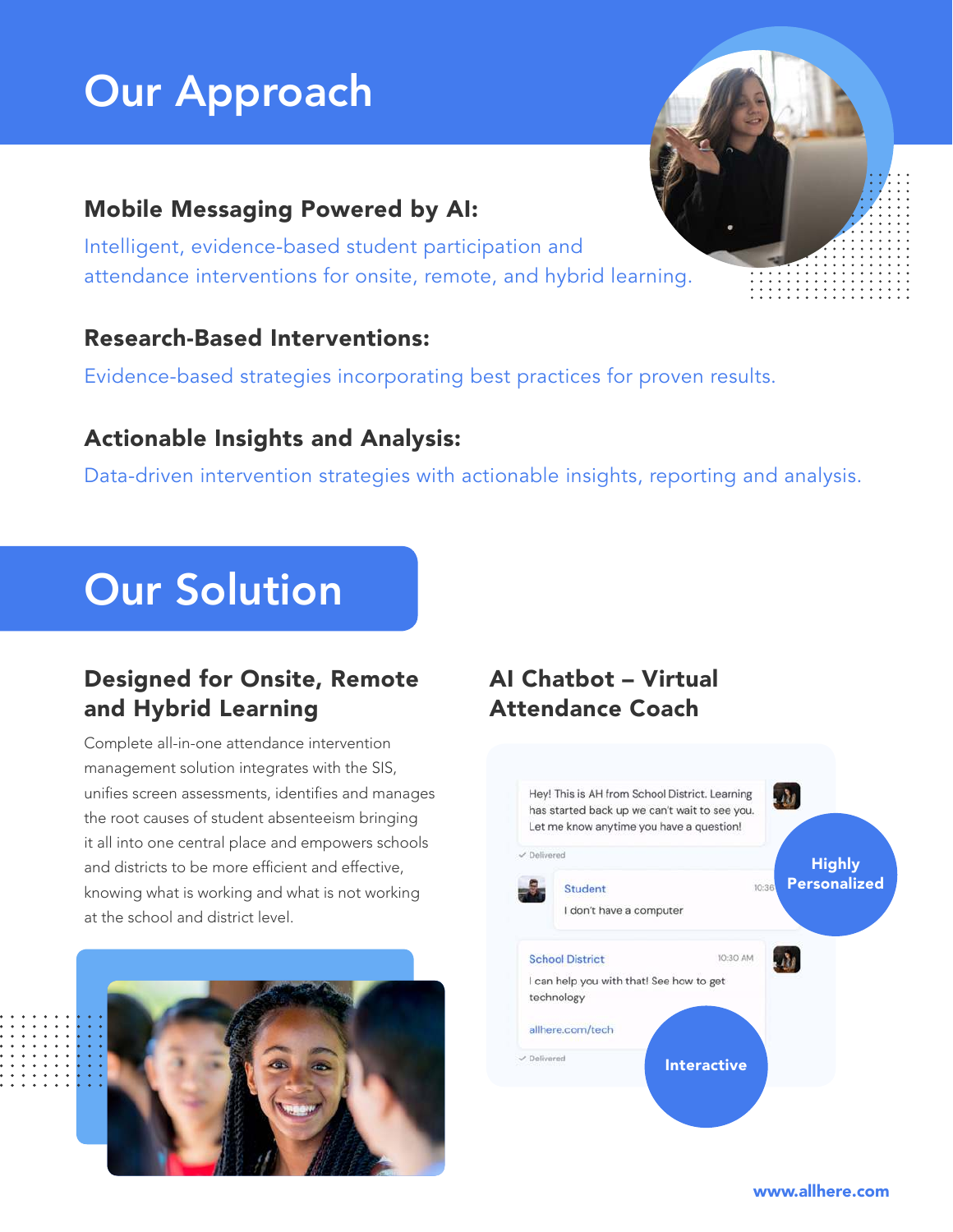## How AllHere Works



Schools securely share student and family information, including cell phone numbers.



Your Bot sends its first text introducing itself and asking families (grades K-12) and/or students (grades 9-12) for permission to message them helpful reminders.

All families, and students who opt in, receive a wellbeing survey. Based on their responses, your Bot sends research-based "nudges" that help them stay motivated & engaged, complete coursework, and curb absenteeism this fall.



You receive a custom AllHere "Pulse" report based on how your families and students answer questions, with monthly updates throughout the fall.

### FAQs

- $\heartsuit$  How long does the subscription run? The subscription runs for one year.
- $\triangledown$  How do I upload my family or student contact information, and attendance information? Through a secure file transfer protocol (SFTP) integration from your SIS of record or through a secure CSV upload.
- Where does the data go and who owns it? AllHere is a data fiduciary and fully FERPA compliant. Data will be used to send text messages to students and families. AllHere does not share or sell any student-level data, any reporting is done in aggregate and/or anonymized.